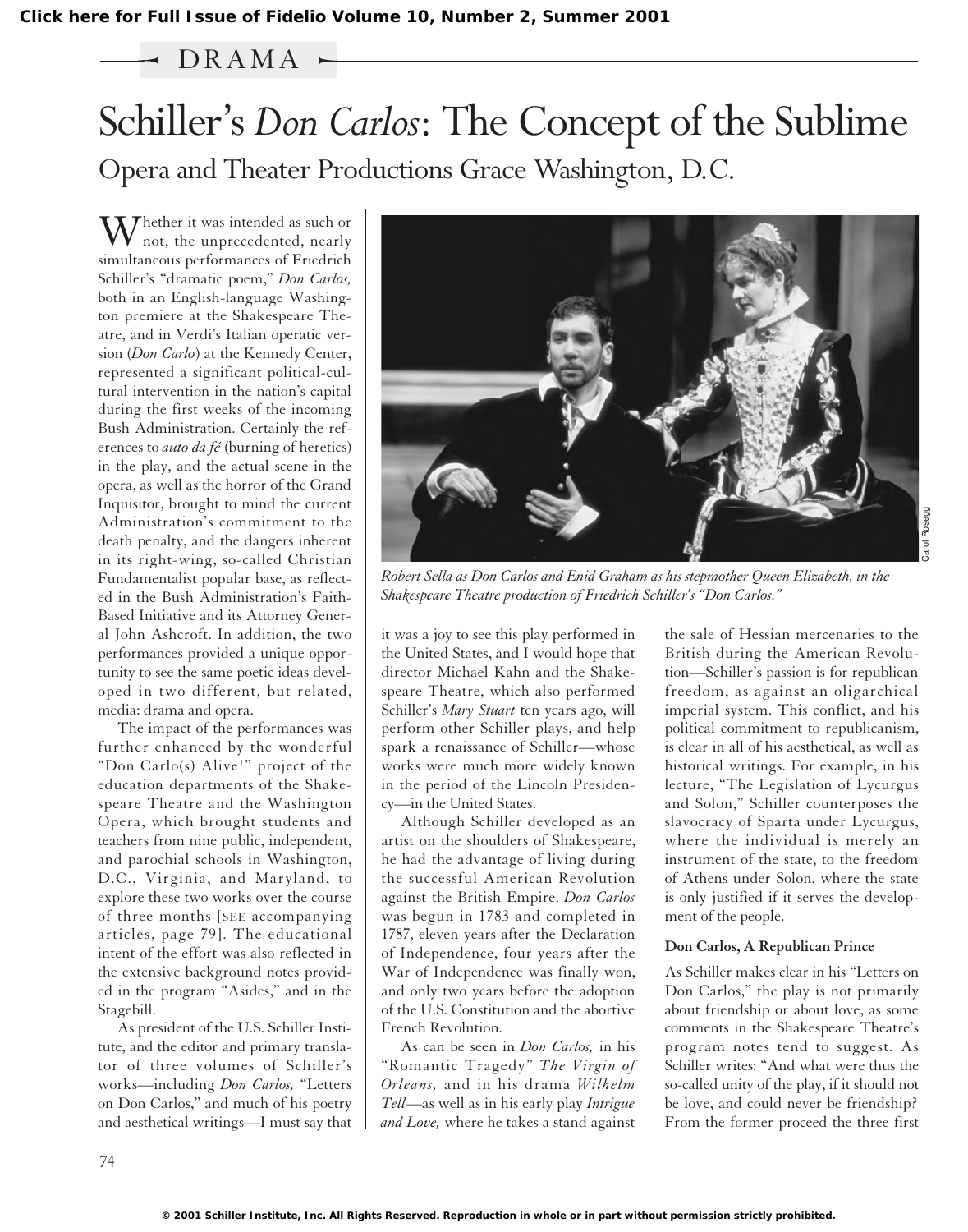acts, from the latter the two remaining, but neither occupies the whole. Friendship sacrifices itself, and love is sacrificed, but it is neither the latter nor the former, which is made a sacrifice by the other. Thus must still some third be at hand, that is different from friendship and love, for which both have worked and to which both have been sacrificed—and if the play hath a unity, where else could it lie than in this third?"

Schiller then goes on to write that the favorite subject of discussion in the decade prior to his writing *Don Carlos* was "about spreading a purer, gentler humanity, about the highest possible freedom of the individual within the state's highest blossom." He continues that, when he became acquainted with the Prince of Spain, he determined to make him the dramatic instrument for realizing this dream. "Everything I found, as through a ministering spirit, thereby played into my hands; sense of freedom in struggle with despotism, the fetters of stupidity broken asunder, thousand-year-long prejudices shaken, a nation which reclaims its human rights, republican virtues brought into practice, brighter ideas into circulation, the minds in ferment, the hearts elevated by an inspired interest—and now, to complete the happy constellation, a beautifully organized young soul at the throne, come forth under oppression and suffering in solitary unhindered bloom."

Thus, the drama, as Schiller writes, treats of an "enthusiastic design, to bring forth the happiest condition, which is achievable to human society, and of this enthusiastic design, how it appears in conflict with the passion" of Don Carlos for his stepmother, the youthful Queen Elizabeth. But for Schiller, Don Carlos "had to pass through the fire of a fearful test and prove himself in this fire. Then only, if we have seen him wrestle successfully with an *internal* enemy, can we promise him victory over the external hindrances, which are thrown against him upon the bold reformer's path."

# **Schiller's 'Sublime'**

My major criticism of the performance of the play, as well as of some comments in the program notes, is that this concept of Don Carlos is not fully realized. From the very beginning, Carlos's passion must not obscure his potential to rise above that passion, to become such a republican prince. As Schiller writes, "The future great man should slumber in him." Robert Sella, who played Carlos, did not sufficiently maintain this tension in the character. At the end of the play, Carlos says to Elizabeth: "A purer fire hath purified my being. All my passion dwells within the graves o'th' dead. No mortal appetites divide this bosom more. . . . O Mother, finally I see, there is a higher good, more to be wished for than possessing thee." At this point in the performance, when Don Carlos overcomes his passion, the transition is almost out of character, for lack of adequate foreshadowing in the preceding action.

This is compounded by the way director Kahn chooses to end the play. In Schiller's text, when they are discovered together, the Queen collapses in a swoon, and Carlos rushes to her and takes her in his arms. The King then says to the Grand Inquisitor: "Now Car-



*Carlos appeals to his father Philip II, played by the Shakespeare Theatre's Ted van Griethuysen.*

dinal! I've done the part that's mine, / Perform the part that's yours." He exits, and the play concludes.

Kahn, however, ends the drama in a sensational manner, which undermines the sublime state of mind to which Carlos has finally risen. In the performance, when the King exits, Carlos is surrounded and apprehended by agents of the Grand Inquisitor. He is confronted with a life-size crucifix, and light effects are employed to suggest that he will suffer the fate of *auto da fé*—being burned at the stake. In the face of the horror of the Inquisition, Don Carlos lets out a terrifying cry.

In a recent article entitled "A Philosophy for Victory: Can We Change the Universe?,"\* Lyndon LaRouche makes the following observation:

"Schiller's greatest achievement, beyond what Shakespeare accomplished at his best, lies in Schiller's degree of emphasis upon the principle of the *sublime.* This distinction is shown most efficiently in his treatment of Jeanne d'Arc. Classical tragedy tends too often, to show how a society destroys itself, often by

the deep-going moral defects of those it has chosen to place in positions of great authority, as we might be worried about the newly inaugurated President George Bush, today. That is useful, and uplifting for the audience which recognizes the possibility of a willful choice of alternative to tragedy. However, it were better to affirm the alternative, which, as in the real-life case of the Jeanne d'Arc treated by Schiller, locates the higher meaning of life and purpose of action, as in Beethoven's Opus 132 string quartet, in the sublime."

 $\overline{\phantom{a}}$ 

<sup>\*</sup> *Executive Intlligence Review,* March 2, 2001 (Vol. 28, No. 9).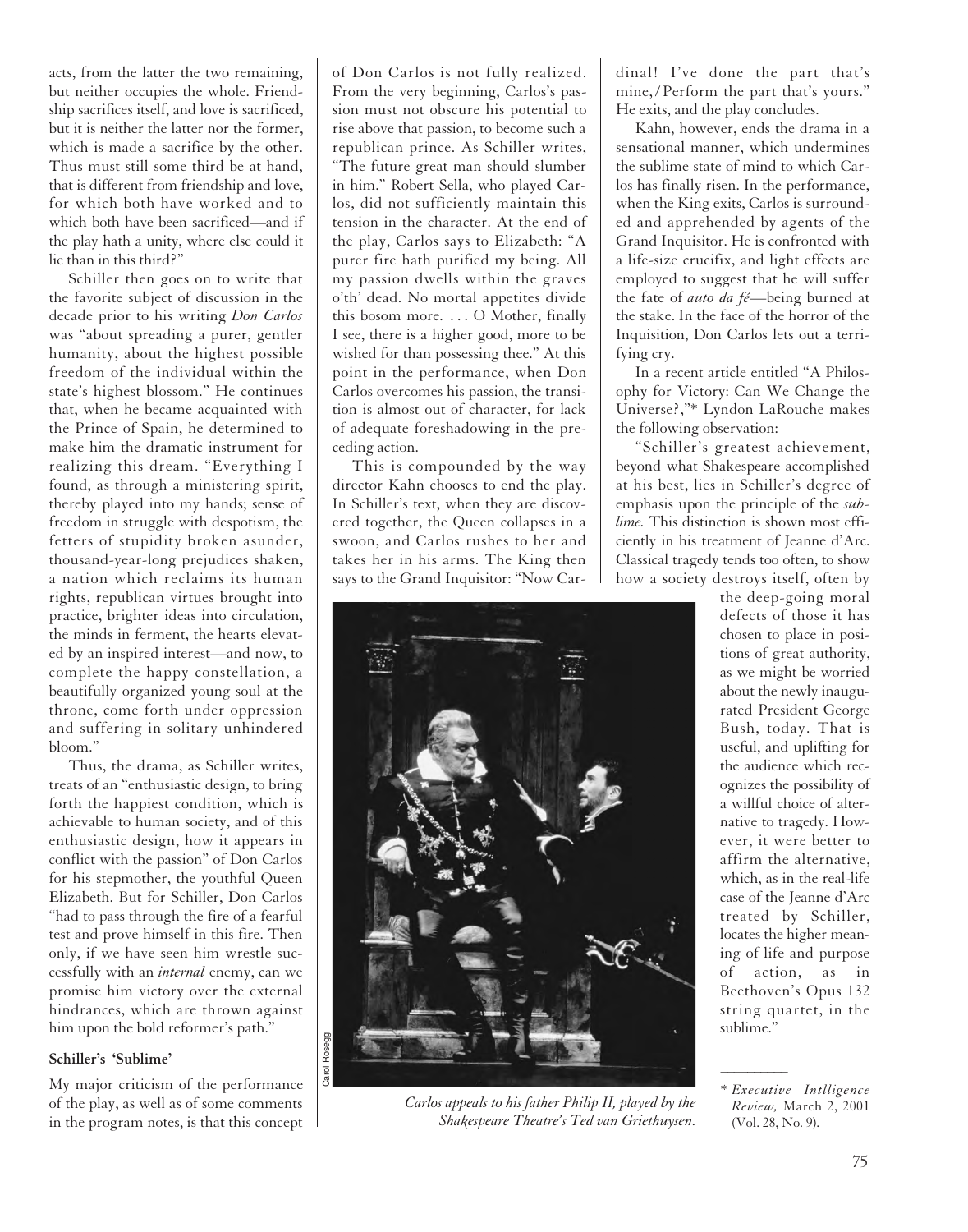LaRouche writes further: "The comparison of Schiller's treatment of Jeanne d'Arc to Shakespeare's tragedy of Hamlet, shows the higher level in Schiller, as Plato's dialogues supersede the methods of the such great artists as Aeschylus and Sophocles."

By ending the play as director Kahn does, he effectively undermines the sublime state of mind to which Don Carlos has risen, by defeating the internal enemy of his passion for Elizabeth, so that he may devote himself to the liberation of Flanders from the Hapsburg imperial system of his father Philip II. As early as April 14, 1783, soon after he began to think about writing *Don Carlos,* Schiller had written that Carlos "has the soul of Shakespeare's Hamlet . . . and the *pulse* of myself."

But Carlos is not a tragic figure like Hamlet. In contrast to Hamlet, who in his Act III "To be or not to be" soliloquy, decides not to change his suicidal behavior for fear of the "undiscovered country," Don Carlos, by the play's conclusion, has risen to the level of self-conscious cognition, embracing the "undiscovered country" in his intention to flee Spain to liberate the oppressed people of Flanders. The fact that King Philip delivers him to the Inquisition is not ultimately tragic, but rather, sublime, in a way which anticipates Schiller's treatment of Jeanne d'Arc in *The Virgin of Orleans.*

This is why the ending of the performance is so wrong. In real life, Jeanne d'Arc was burned at the stake. In his *Virgin of Orleans,* Schiller, as in *Don Carlos,* changes the literal history, to have Jeanne die on the battlefield in defense of the nation of France, which only came into existence decades later under Louis XI, as a result of her decisive, earlier leadership. However, it is as inconceivable that Schiller's Don Carlos would have responded to the Inquisition in the way Kahn portrays, as that Jeanne d'Arc would have.

(A number of years ago, I saw a performance of Schiller's *Mary Stuart* in Hannover, Germany, where a similar mistake was made by the director. In that play, just before she is taken away to be beheaded, Mary Stuart, who like

Don Carlos has overcome her youthful passions to rise to the level of cognition, confronts the Earl of Leicester—her former lover, now betrayer—for the last time. In Schiller's text, Mary tells Leicester that she has risen to the state of mind in which earthly inclinations no longer tempt her; but, in the performance, the director had Mary kiss Leicester at precisely this sublime moment.)

Even in *Don Carlos,* written early in his career, Schiller had already gone beyond Shakespeare in this sense, by emphasizing the principle of the sublime (*Erhabene*). If we look at the protagonists of Shakespeare's tragedies, such as Hamlet, Lear, Othello, or Macbeth, they are destroyed—and with them, their states—because they refuse to rise above circumstance and their passions, to the level of reason. Their destruction is as inevitable as a conclusion deduced logically from a falseaxiomatic assumption.

In the case of Schiller's heroes, however, even if they are destroyed, they succeed in triumphing over death. In his essay "On the Sublime," Schiller makes precisely this point about man. Man is not free, insofar as there is even one exception to his freedom, namely, death. By overcoming death through the submission of one's own will to the Divine Will, one demonstrates that man is not a mere animal, motivated by self-preservation and the search for pleasure and avoidance of pain. It is in the face of death, that man demonstrates his true human nature, as characterized by a super-sensuous, *moral* independence.

# **Truth in Verdi**

In this light, it is useful to contrast the ending of Verdi's opera *Don Carlo,* to the play. There are many changes which Verdi introduces to the Schiller original, including emphatically the conclusion.

In the play, after King Philip has the Marquis Posa assassinated, Carlos disguises himself as a monk, in order to make his way to Elizabeth's chamber past the guards, who superstitiously believe that the ghost of his grandfather, the Emperor Charles V, walks the corridors in monk's attire.

In the opera, Verdi has Don Carlo rush to the tomb of Charles V in a monastery to meet Elisabetta. When the King arrives to turn him over to the Inquisition, suddenly a monk, dressed as the Emperor, steps from the tomb. The officers, fearing what they believe to be an apparition, free Carlo, who is then led away by the monk.

Thus, even though he changes the ending of the original, Verdi's conclusion shows that he understands Schiller's intention. Don Carlo does not die at the hands of the Inquisition. He lives in what LaRouche calls the simultaneity of eternity. Compare this ending to that of *The Virgin of Orleans,* where Jeanne d'Arc's final words are, "Brief is the pain, eternal the joy," words which Beethoven set to music in a canon.

Ironically, even though Schiller is critical of the Marquis Posa, it is Posa's sublime self-sacrifice for Don Carlos and for the liberation of Flanders, which is instrumental in effecting the radical internal change in Don Carlos himself. Schiller makes the same point in his poem "The Pledge" ("*Die Bürgschaft*"). There, it is Damon's willingness to sacrifice himself for his friend, which conquers the heart of the tyrant Dionysus. Similarly, in his *Philosophical Letters,* in the section entitled "Sacrifice," the character Julius writes: "It is thinkable, that I enlarge mine own happiness through a sacrifice, which I offer for the happiness of others—but also then, when this sacrifice is my life? And history has examples of such sacrifice—and I feel it livelily, that it should cost me nothing, to die for Raphael's deliverance. . . . It is indeed ennobling to the human soul, to sacrifice the present advantage for the eternal."

# **The Shakespeare Theatre**

The best individual performances of the Shakespeare Theatre production were those of King Philip, played by Ted van Griethuysen, the Grand Inquisitor by Emery Battis, the Duke of Alba by Ralph Cosham, Domingo by Floyd King, Count of Lerma by Edward Gero, and Elizabeth by Enid Graham.

In Schiller's play, the Queen is the most beautiful soul. She is as much a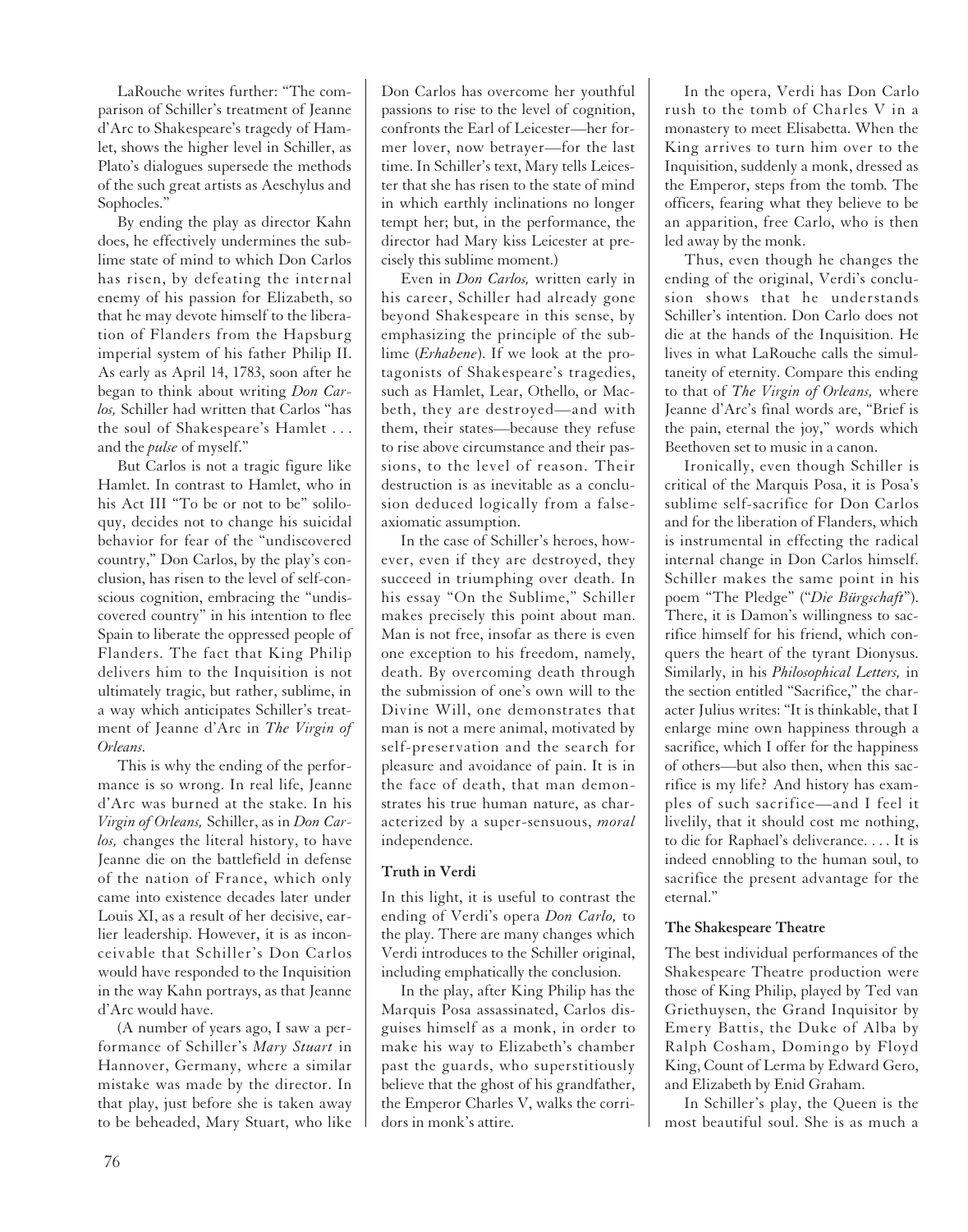revolutionary as Posa, and as Carlos eventually becomes, but she suffers neither from Carlos's crippling passion, nor from Posa's tragic delusion about the King. One's heart reaches out to her, in that she has what Schiller describes as both grace and dignity, under conditions in which she is a virtual prisoner in the Spanish Court.

In the scene between Princess Eboli and Don Carlos, Eboli, played by Elizabeth Long, did not convey sufficient emotional depth, in her discovery that Don Carlos still loved Elizabeth and not her, to justify her subsequent betrayal of the Queen and submission to the King's wishes.

The Marquis Posa, played by Andrew Long, is a character with whom Schiller came increasingly to identify in the process of writing the play. Contrary to those who falsely portray Schiller as reflecting the philosophy of the Enlightenment and the French Revolution, his ideas were actually those of the American Revolution. In fact, it has been suggested that the positive model for Posa was the Marquis de Lafayette, who fought in the American Revolution in 1776, and in 1784 made a trip to America which made a great impression in Europe at the time Schiller began to compose the drama.

But, on the other hand, Schiller was harshly critical of the Marquis in his "Letters on Don Carlos," criticizing him for arrogating to himself a "despotic arbitrariness in respect to his friend" and for taking "refuge in intrigue." Speaking of the Marquis, Schiller wrote: "I selected . . . an entirely well-wishing character, entirely exalted over every self-serving desire, I gave him the highest respect for another's rights, I even gave him the creation of a universal *enjoyment of freedom* as his aim, and I believe myself to be in no contradiction with universal experience, if I cause him, even on the way thither, to stray into despotism."

In the performance, the paradoxical nature of Posa's character needed to be brought out more clearly. One missed opportunity to achieve that was at the end of Act III, Scene 10. The stage directions given by Schiller call for the Marquis to kneel and kiss the hand of the King. This is the *punctum saliens* of the play. Posa begins the scene by saying that he would not be the servant of a King; and yet, in the course of the scene, in which he attempts to win over the King to his ideas of freedom, he instead is won over to the delusion that he can bring his ideals to fruition by working through the King, by becoming his servant, despite the King's rebuff of those very ideals. Kneeling and kissing the King's hand, as called for by Schiller, would have helped to underscore Posa's failure at this critical juncture in the play.

*in the Washington Opera production of "Don Carlo."*

Otherwise, the production's period costumes were welcome indeed, at a time when so many performances attempt to appear "relevant" by propitiating today's New Age *zeitgeist*. The scenery was very effective, particularly in conveying the Byzantine nature of the Spanish court.

Although I have not been able to study Robert David MacDonald's translation, the play's most famous line was, unfortunately, translated poorly. In the well-known Act III dialogue between the Marquis Posa and King Philip, Mac-Donald renders Schiller's stirring call in the mouth of Posa to the King—"*Geben Sie uns Gedankenfreiheit*"—as the reduced "Give us the right to think,"

when it were better translated, "Give to us the liberty of thought."

#### **The Washington Opera**

The production of *Don Carlo* by the Washington Opera continues the company's celebration of the Verdi Centenary. The performance was excellently directed by Sonja Frisell, and the orchestra and opera chorus beautifully conducted by Sir Edward Downes.

Verdi began working on the opera in 1866, shortly after the successful conclusion of the American Civil War. It was premiered in Paris on March 11, 1867. The original version included five acts, but was later cut to four by Verdi in 1883.

The act which was excised from the original was the first, set in the forest of Fontainebleau in France. This act, which is still often performed, is especially important in setting the stage for the entire opera, and the decision not to include it in this performance, did weaken the audience's comprehension of the character of Don Carlo and of the circumstances of Elisabetta's marriage to King Philip. Although this scene does not appear in Schiller's play, it nonetheless gives the audience an introductory glimpse of the earlier love shared by Don Carlo and Elisabetta. Don Carlo in this scene is portrayed as a "future great